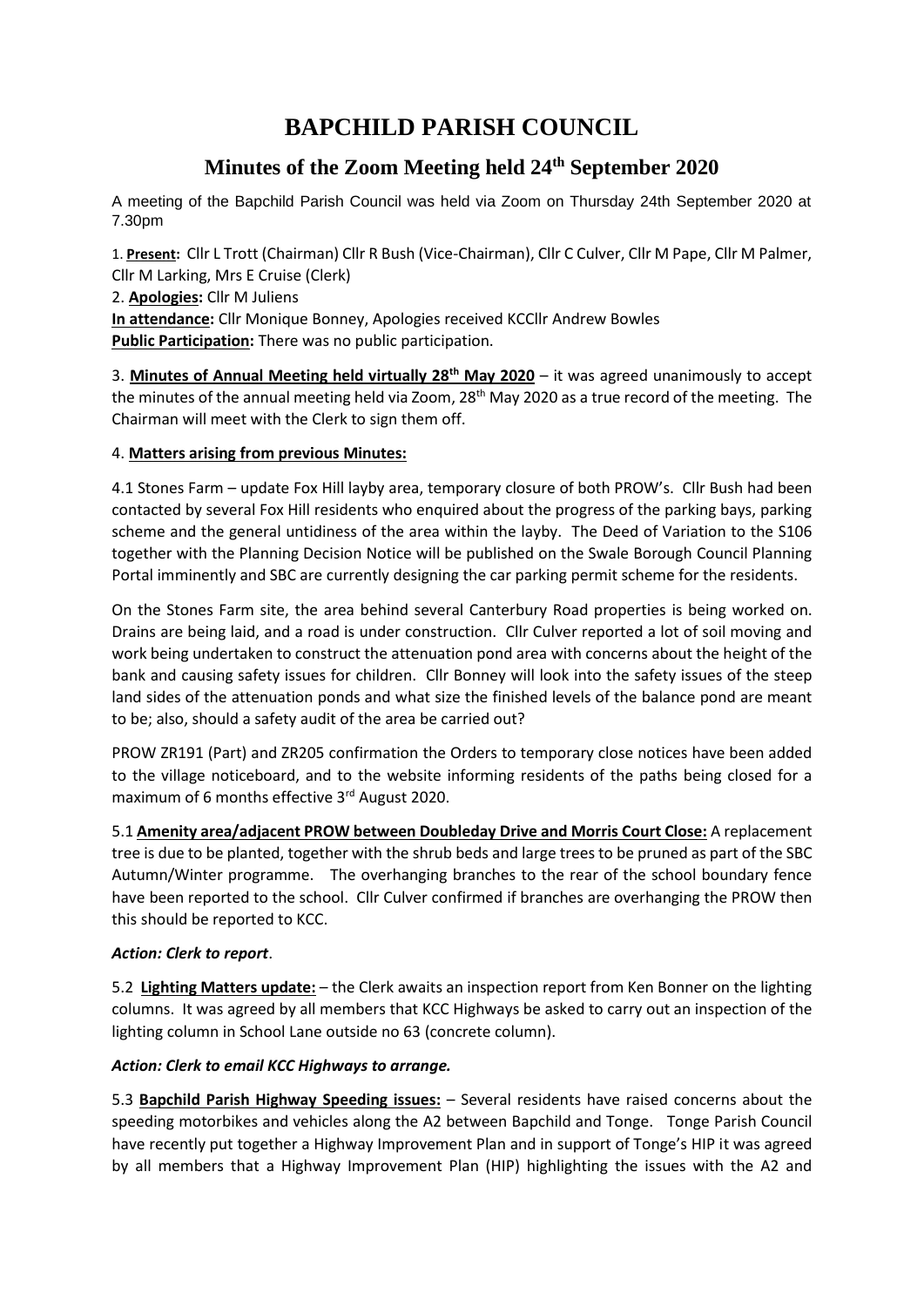enquiring about a speed restriction between Bapchild and Teynham and the possibility of Speedwatch being carried out.

Also discussed was the recent resurfacing works being carried out on the A2 near Swanstree Avenue, but the detector loops have not been installed (£12,000 funding to be provided by the developer as part of the Stones Farm S106 Agreement). It was noted the yellow lines have been extended as part of the recent resurfacing works, but Cllr Bonney was asked to enquire what is happening with the junction at Swanstree Avenue as Alun Millard, KCC Highways previously emailed the funding is to be pooled with other schemes in the area. Cllr Bush will email the history of the junction to Cllr Bonney. Cllr Bonney will also enquire how the dedicated cycle lane/cycle route will be reinstated through the village. Cllr Culver will also check the blue signs depicting shared pedestrian/cycle path near to Sittingbourne School.

5.4 **Damaged Panteny Lane Sign: -** The Clerk confirmed the sign had been reported via the portal and had been straightened promptly.

#### 6.0 **Planning Matters:-**

6.1 Application No 20/503513/FULL 42-44 The Street. This scheme has been reduced from 5 to 4 properties, no comments by members. It was noted one resident had written in response to the recent revised application, but this site already has approval from SBC.

7. **Fernfield Homes**: - further to our letter to SBC Planning Department on 10th June, point 4 concerning the soft landscaping plans remains unanswered. The revised soft landscaping plans are to be submitted to SBC by the developer. Some of the homes are now occupied. Cllr Bonney will enquire what is happening.

8. **Website Accessibility Statement:** The clerk emailed our draft statement to all members ahead of the meeting and has been in contact with Andy Hudson as he will upload the statement onto the home page of the website (next to the privacy notice).

9. **Bank Reconciliation:-** In advance of the meeting, the clerk had circulated via email the reports for June, July, August and the September balance to date for consideration and approval by all members. All members agreed unanimously to accept the statements together with the payments due to be made before the end of September 2020. The statements will be signed by the Chairman.

| 9.1    | Cheques/online   | <b>Details</b>                       | Amount    |
|--------|------------------|--------------------------------------|-----------|
|        | payments already |                                      |           |
|        | made:            |                                      |           |
| 9.1.1  | 03/06/2020       | <b>KCC column Wihtred Road</b>       | £1,333.45 |
| 9.1.2  | 15/06/2020       | EDF 1-31 May 2020                    | £130.05   |
| 9.1.3  | 18/06/2020       | <b>Auditor Fee</b>                   | £75.00    |
| 9.1.4  | 25/06/2020       | Clerk Salary June                    | £388.53   |
| 9.1.5  | 15/07/2020       | EDF 1-30 June                        | £129.25   |
| 9.1.6  | 27/07/2020       | Clerk Salary July                    | £388.53   |
| 9.1.7  | 03/08/2020       | <b>Streetlights Maintenance</b>      | £352.91   |
| 9.1.8  | 05/08/2020       | Hudson/Berkley - Clerk email address | £23.33    |
| 9.1.9  | 17/08/2020       | EDF 1-31 July                        | £130.05   |
| 9.1.10 | 25/08/2020       | <b>Clerk Salary August</b>           | £388.53   |
| 9.1.11 | 01/09/2020       | <b>CPRE Annual Subscription</b>      | £36.00    |
| 9.1.12 | 15/09/2020       | EDF 1-31 <sup>st</sup> August        | £130.05   |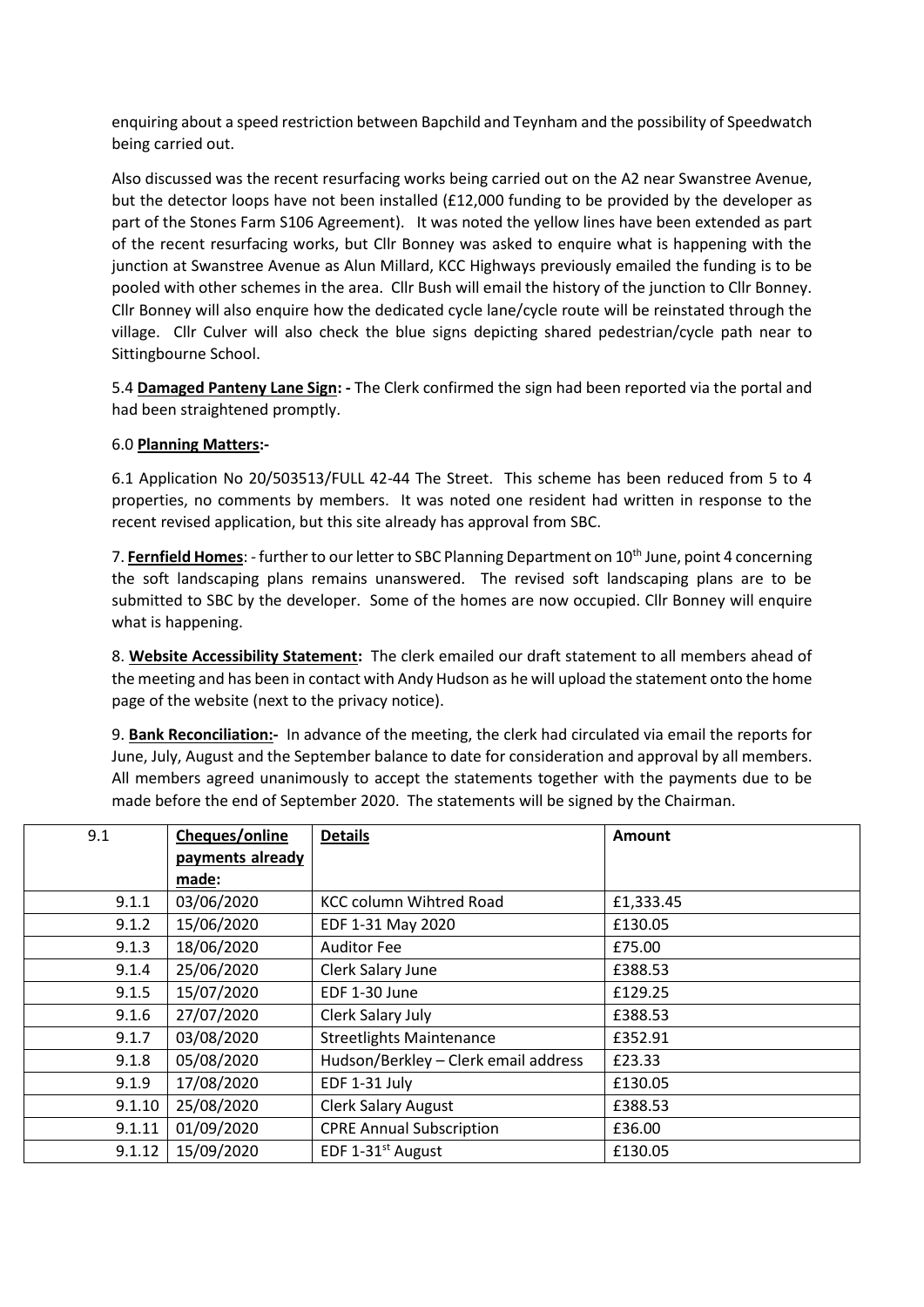|        | 9.1.13   Cheques/online   |                                                      |         |
|--------|---------------------------|------------------------------------------------------|---------|
|        | payments due:             |                                                      |         |
| 9.1.14 | 25/09/2020                | <b>Clerk Salary September</b>                        | £388.53 |
| 9.1.15 | <b>Income Due:-</b>       |                                                      |         |
|        | 9.1.16   End of September | Second part of precept and lighting $\mid$ £7,329.50 |         |
|        |                           | grant.                                               |         |

10.0 Apology from the Clerk to all members, the numbering on the Agenda is out of step and therefore the minutes will continue with point 11.0 (in line with the Agenda).

11.0 **Kent Science Park – Application for Expansion update:** This design has changed significantly. Bredgar, Milstead, Rodmersham and Tunstall Parish Councils have submitted their responses to the changes from the previous application.

12.0 **Swale Area Committee (KALC SAC)**: meeting update – Cllr Pape emailed to all members ahead of the meeting her comprehensive notes from the recent online meeting. Cllr Trott thanked Cllr Pape on behalf of all members for attending the meeting and for her detailed notes.

#### 13.0 **Correspondence**:-

1. 20/08/2020 Local Green Spaces Local Plan Review - SBC Meeting 11<sup>th</sup> September

2. 25/08/2020 Western Area Committee (first Skype Meeting 1st September 2020)

3. 07/09/2020 Climate & Ecological Emergency – Presentation and Q&A session

4. 07/09/2020 Swale Joint Transportation Board – SBC Meeting Monday 7th September.

5. 07/09/2020 KALC - Have your say on Policing and Road Safety survey closes 30<sup>th</sup> September.

6. 09/09/2020 Government Consultations Reforming Planning System - KALC/CPRE event  $11<sup>th</sup>$ September.

13.1 Items listed 1-6 (as above) were discussed by all members and the following points made. It was also noted that points 4 and 5 above had been covered under minute point 5.3.

Members all agreed the importance of confirming our request that land on the south side of the A2 (opposite the countryside park area) should be designated as a countryside gap to delineate Bapchild from the wider urban area.

Also raised was the importance of identifying hedgerows within the village and documenting them.

Members were in agreement that we should make an arrangement for Cllr Tim Valentine to attend a virtual meeting to discuss further the initiatives around Climate & Ecological Emergency e.g. considering planting more trees, possibly looking into "green grids" e.g. leaving grass to grow longer, and the planting of wildflowers, to encourage bees and other pollinators.

#### 14.0 **Any Other Business:**

14.1 Due to technical issues with Zoom, Cllr. Larking could not speak in person but had emailed out to all members ahead of the meeting the unfortunate cancellation of the Autumn Litter Pick (due to the updated Covid-19 restrictions).